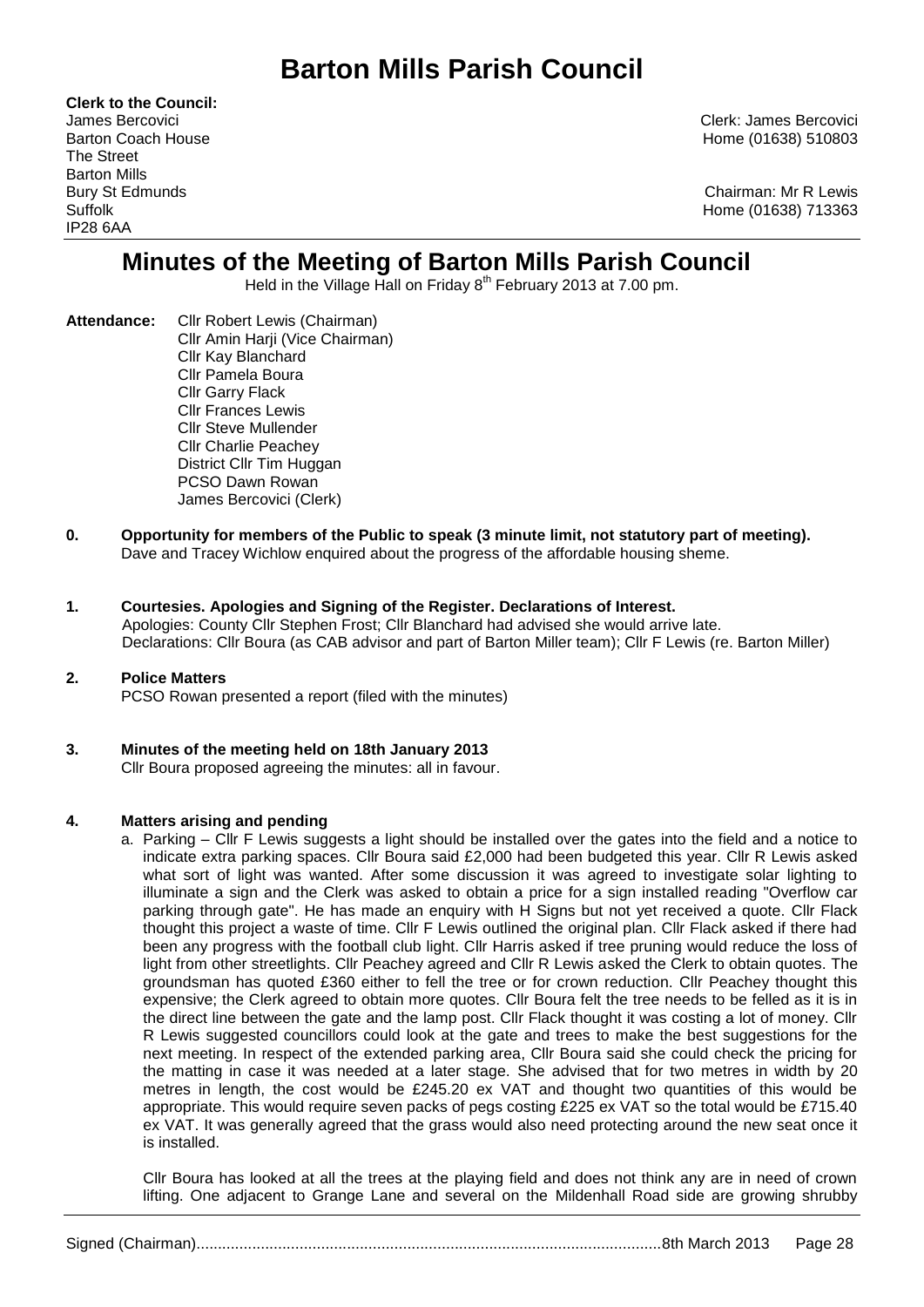growth from the bottom of the trunk which needs to be removed. Some of the trees adjacent to the car park and on the opposite side of the field need ivy removing. This work would be suitable for the groundsman and doesn't require a tree surgeon. Cllr Boura estimated the work would cost around £500 including the tree works. The clerk has asked the groundsman to quote for this.

Cllr R Lewis had looked into signs and solar lights and found they should not cost in excess of £100. Cllr Boura said the positioning needed be decided; Cllr F Lewis said the right-hand gate needs a bolt to fix it to the ground when open. The Clerk has raised this with John Squire. Cllr F Lewis proposed obtaining a sign up to one metre in width: all in favour except Cllr Flack (abstained). The Clerk has obtained a quote for the sign (post and installation not included) from Neil Horne for £30 which has been accepted. Neil has ordered the board and post. Cllr R Lewis showed a photograph of the gate and suggested the board should be positioned in front of the hedge, to the left of the gates. Cllr F Lewis asked if there is any progress on the bolt for the gate; the Clerk advised this is in hand. Cllr Flack suggested it would be sensible to move the goals away from where cars would be parked; Cllr R Lewis suggested a disclaimer sign could be installed.

Cllr Flack said the corner of the car park is flooding again. Cllr R Lewis thought a soakaway and drain were needed. Cllr Harji suggested asking County Cllr Frost for a locality grant. The Clerk was asked to obtain quotes for this work and to proceed if the cost does not exceed £250 plus any locality grant he can obtain. The Clerk is pursuing the locality grant.

b. Website - The Clerk has investigated the OneSuffolk option and done some preliminary work to transfer to this free software. It should be noted that, as the OneSuffolk software develops, the parish website will be able to upgrade. Cllr R Lewis said another group meeting was required. The Clerk said he would liaise with Cllr Harris. Cllr R Lewis asked Cllr Harris when a meeting would work for him.

The Village Hall committee has agreed to host a banner in the window publicising the website and the Clerk has obtained an agreement in principle from the Barton Miller editor to let the website feature on the back page each month (although it will take a few issues to move things around to accommodate this). Cllr F Lewis declared an interest. The Clerk has obtained a quote for colour printing of the cover of the Barton Miller: £550 per annum (Riverside Press). As an alternative, the Clerk agreed to investigate purchasing a dedicated printer and to provide an estimate of costs.

Cllr R Lewis asked if councillors wanted a colour cover of the Barton Miller. He was aware that some thought the occasional one-off had a greater impact. He asked how much it would cost but went on to discuss the Barton Miller's finances, suggesting that profits were around £1800 per year in which case it could be said that the parish council has been making a contribution to church funds. He said he would like to see a colour cover but thought the Barton Miller had enough funds; Cllr Peachey agreed. Cllr F Lewis countered that this year the Barton Miller income had been around £1700 with profits closer to £1000. She said the parish council page should cost £100 per year but paper is provided instead. Cllr R Lewis said it is not clear the publication is raising money for the church. Cllr Peachey said it was originally a vehicle for advertising village events. He said it was not originally a profit making concern. Cllr R Lewis asked if, for example, the village hall pays for entries. Cllr Boura said most organisations pay for regular entries. However, she pointed out the parish council has limited resources so if the Barton Miller has an income of almost £2000, the parish council should not have to pay more than £100 for its page. Cllr Harris said that must be up to the church as it is their publication. He expressed concern about the risk of destroying the relationship between the two organisations. Cllr F Lewis asked what the parish council would contribute for the back page; she said a commercial enterprise would not be queried this way. Cllr Harris pointed out this is a village institution so the church could give ground on this. He suggested a one-off colour cover could be paid for by the parish council and that the church could be clearer about its finances.

Cllr R Lewis summed up: does the parish council want the back page to promote the website? Would it prefer a colour cover? Does it want to ask the church to clarify where the profits go? He proposed that the parish council does want the back page: all in favour. Cllr F Lewis then asked if the parish council is prepared to pay for it. It was discussed that if the printing is undertaken professionally it would cost around £550 per year; a little over half that if the parish council buys a printer. Cllr Boura suggested an alternative: use colour paper for the cover instead. Cllr F Lewis said this idea had been rejected at the December meeting. Cllr R Lewis proposed asking the Barton Miller to agree to a colour cover with a cost sharing arrangement. Cllr Mullender thought it better to investigate actual figures and proposed that the parish council could request offering to print the cover in return for having the back page. This was agreed.

Cllr R Lewis said it would be necessary to switch over to One Suffolk soon as Karl Benton now has a permanent position with the police. When this is complete, the process of expanding the information and promoting the site could begin. He thought the consensus was to provide a colour cover and circulated a sample he had prepared which, he said, could change in content with each issue. It was suggested that Neil Horne could design a template. Cllr F Lewis clarified that the church needs to ratify the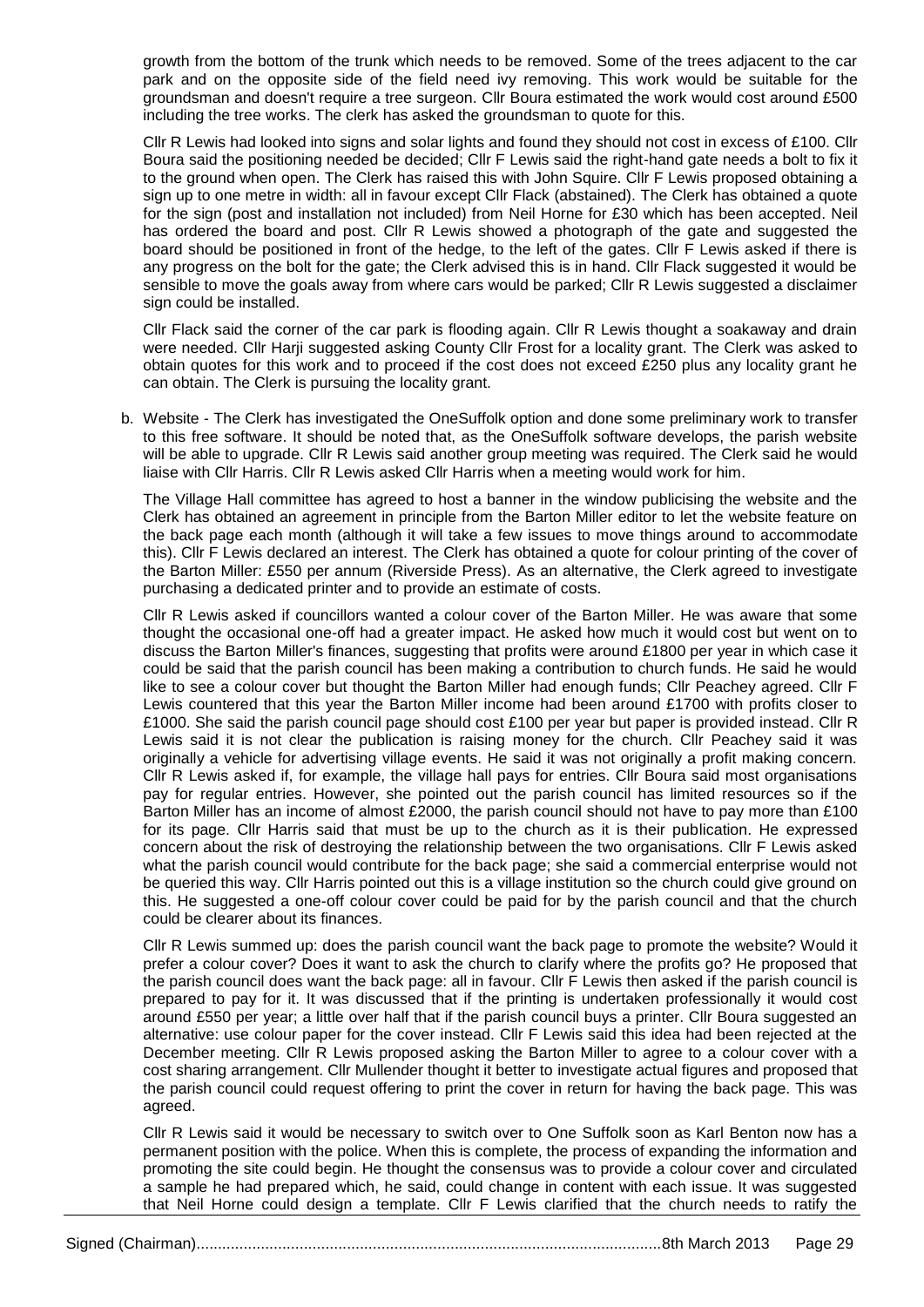proposal to give the parish council the back page in return for the colour cover printed by the parish council.

c. Leisure facilities – Cllr Boura attended a meeting at FHDC on "Open Spaces and Playing Fields". She reported that the Community Levy (replacing s106) would mean that all new developments will contribute to leisure facilities. She advised that Barton Mills is in the middle zone and that all such villages had to put forward projects which Forest Heath DC would then prioritise. She suggested making this an agenda item for the next meeting. Cllr Harris asked if the village hall would be eligible for funding.

Cllr Boura asked if the parish council wants Barton Mills on the list for equipment or facilities in which case it would be necessary to put forward a project. She suggested a hard play area or trim trail equipment. Cllr R Lewis suggested an all weather surface under the goals; Cllr Peachey suggested portable goals but Cllr Mullender advised these were less durable. Cllr Harji thought a sub-committee could meet to discuss this. Cllr Boura thought a development plan for the field is necessary. Cllrs Flack, Harji and Mullender all agreed to be involved with this. Cllr R Lewis asked the Clerk to contact FHDC to ascertain whether there is any cut-off date for this and the requirements of any proposal.

- d. Affordable Housing update. Isobel Wright of Hastoe has advised that the tenders came back in last week. at a very reasonable level. With regards to the land purchase things are moving albeit rather slowly. She has told Suffolk CC that completion must take place by the end of March and hopes to be ready to start work around then.
- e. Parish and Town Forum rescheduled to 13th February. Cllr Boura will be attending. Cllr R Lewis outlined the background to this and said he hoped to attend.
- f. John Wiggin. Cllr F Lewis advised the meeting of the death of John Wiggin on 20th January, aged 98. She said he had moved to Barton Mills in 1948 since when he had been registrar and parish clerk amongst other things. She thought it would be appropriate for the Chairman to send a letter to his son in appreciation. She also suggested a donation from the parish council to the Friends of Market Cross Surgery. Cllr Mullender thought a plaque or bench would be more fitting. Cllr Boura pointed out there is already a permanent memorial in Wiggin Close. She suggested contributions could be invited to put towards a bench. Cllr R Lewis asked the Clerk to investigate benches and suggested it could be installed in the corner of the playing field nearest to where John Wiggin had lived.

#### **5. Reports from the District Councillor**

Cllr Huggan gave his report (filed with the minutes). He said Forest Heath had been red carded over its lack of affordable housing. He reported that the land adjacent to the old Dairy site had been highlighted for extension. Cllr R Lewis thought it would be useful to follow up Flagship in respect of the garage site.

#### **6. Finance - Standard Payments for approval (inc. VAT)**

- a. £272.00 J Bercovici (clerk's net salary, January 2013) chq. 1223
- b. £68.00 HMRC (PAYE, January 2013) chq.
- c. £17.92 J Bercovici (clerk's expenses October 2012) chq. 1223

## **Special payments for approval (inc. VAT)**

d. £85.50 BMVH (hall hire - October to December) - chq. 1224

Cllr Boura proposed agreeing all the above payments: all in favour except Cllr F Lewis who declared an interest and abstained.

#### **Other**

d. Donations. Cllr Boura suggested deferring the donation to the Barton Miller until the issue of the cover had been concluded. Cllr F Lewis suggested adding a donation of £25 to the Friends of Market Cross Surgery; Cllr Boura did not think this necessary if a bench was to be purchased in John Wiggin's memory. Cllr Peachey proposed keeping donations at the 2012 level: all in favour. Cllr R Lewis said they could be revisited later in the year if funds were available.

- i. Rainbow Playgroup goods to the value of £110 plus VAT
- ii. Citizens Advice Bureau: £130 chq. 1225
- iii. Barton Miller (deferred)
- iv. Suffolk Accident and Rescue: £110 chq. 1226
- v. East Anglian Air Ambulance: £160 chq. 1227